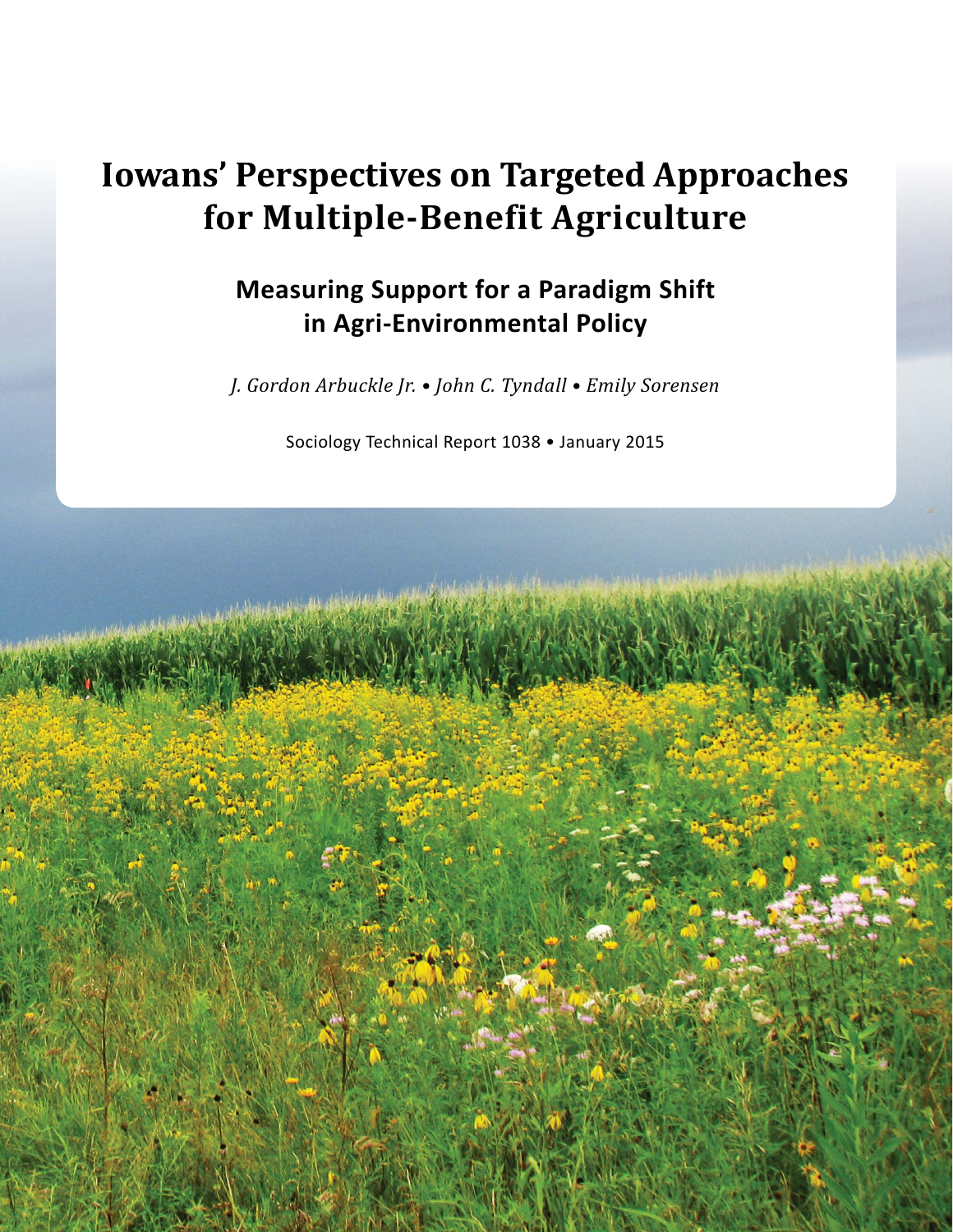

The survey summarized in this report was conducted as part of the STRIPS project. STRIPS stands for Science-based Trials of Rowcrops Integrated with Prairie Strips. Since 2007, the long-term project has been measuring the impacts of strategically planting prairie strips in crop fields at the Neal Smith National Wildlife Refuge in Prairie City, Iowa. Results have shown that small amounts of prairie can yield disproportionate, multi-functional benefits to soils, watersheds, wildlife habitat and biodiversity.

Find more information about the STRIPS project online at www.prairiestrips.org.

Learn more about the Neal Smith National Wildlife Refuge at www.fws.gov/refuge/neal\_smith.

## **Contact Information**

**J. Gordon Arbuckle Jr.** is an Associate Professor in the Department of Sociology at Iowa State University. His research and extension activities focus on improving the social and environmental performance of agriculture. He is co-director of the Iowa Farm and Rural Life Poll. Contact Arbuckle by phone at 515-294-1497 or by email at arbuckle@iastate.edu.

**John C. Tyndall** is an Associate Professor of Natural Resource Economics in the Department of Natural Resource Ecology and Management and a faculty affiliate to the Graduate Program in Sustainable Agriculture at Iowa State University. Contact Tyndall by phone at 515-294-4912 or by email at jtyndall@iastate.edu.

**Emily Sorensen** is a master's student in the Department of Crop and Soil Environmental Sciences at Virginia Tech. Her current research focuses on enhancing the success and sustainability of beginning small farmers in Southwest Virginia. Contact Sorensen by email at eas2200@vt.edu.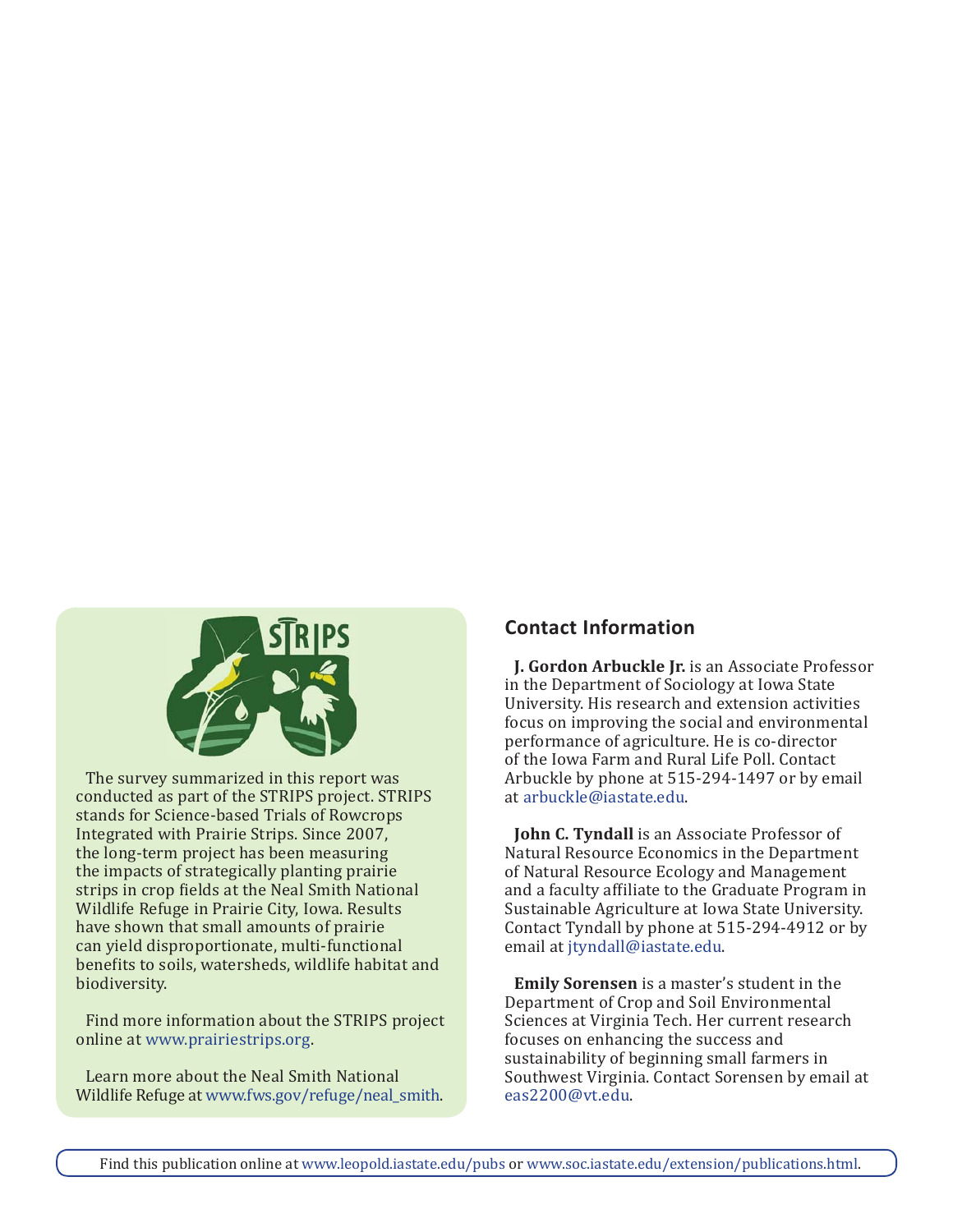## **Abstract**

More than 1,000 Iowans were surveyed to learn about their expectations for the state's agricultural sector, their concerns about environmental quality, and their willingness to support greater public investment in policies and programs that work toward more resilient, productive agricultural landscapes that provide a range of benefits in addition to food, feed, and energy. Survey respondents placed high priority on improved soil and water quality, better wildlife habitat, and enhanced recreation opportunities. They privileged improvements in these outcomes over increases in crop and livestock production. While agriculture's impacts on soil and water quality rose to the top of the list of Iowans' environmental concerns, survey respondents also generally supported efforts to help farmers to address those issues. Two-thirds of Iowans indicated that they would support a shift to a holistic, targeted conservation approach that would minimize the negative impacts of agriculture while enhancing multiple benefits from agricultural landscapes. Importantly, they would be willing to pay an estimated \$42 million per year over ten years to support the implementation of such an effort. Overall, the survey results offer strong evidence that most Iowans want to see improved performance of agricultural landscapes and are willing to dedicate substantial resources to enhance a range of benefits while helping to reduce negative impacts. The results serve to validate recent public investments such as Iowa's Nutrient Reduction Strategy (www.nutrientstrategy.iastate.edu) and many other ongoing activities that are focused on such goals. The data suggest that Iowans would like to see much more investment, such as full implementation of the Natural Resources and Outdoor Recreation Trust Fund, and further implementation of policies and programs that balance agricultural productivity and other, equally important benefits that agricultural landscapes can provide.

## **Contents**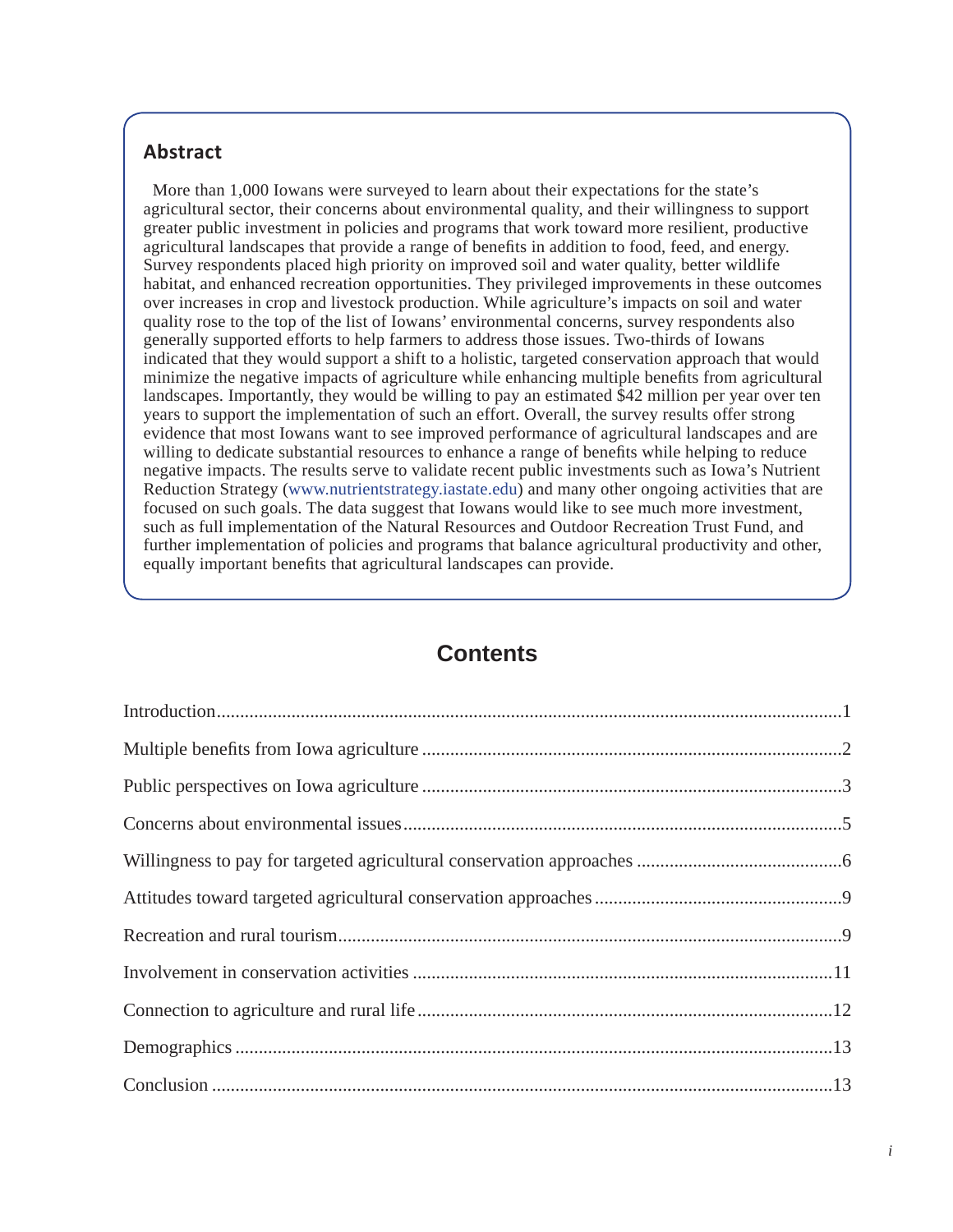## **List of Tables**

| Table 1. Ranking of multifunctional benefits: Priorities for agricultural policy and programs3 |
|------------------------------------------------------------------------------------------------|
| Table 2. Attitudes toward Iowa agriculture: Assessment and potential action4                   |
|                                                                                                |
| Table 4. Iowans' willingness to pay for a comprehensive targeted conservation approach         |
|                                                                                                |
|                                                                                                |
|                                                                                                |
|                                                                                                |
|                                                                                                |
| Table 10. Percentage of total net household income from farming or farmland rental 12          |

## **List of Figures**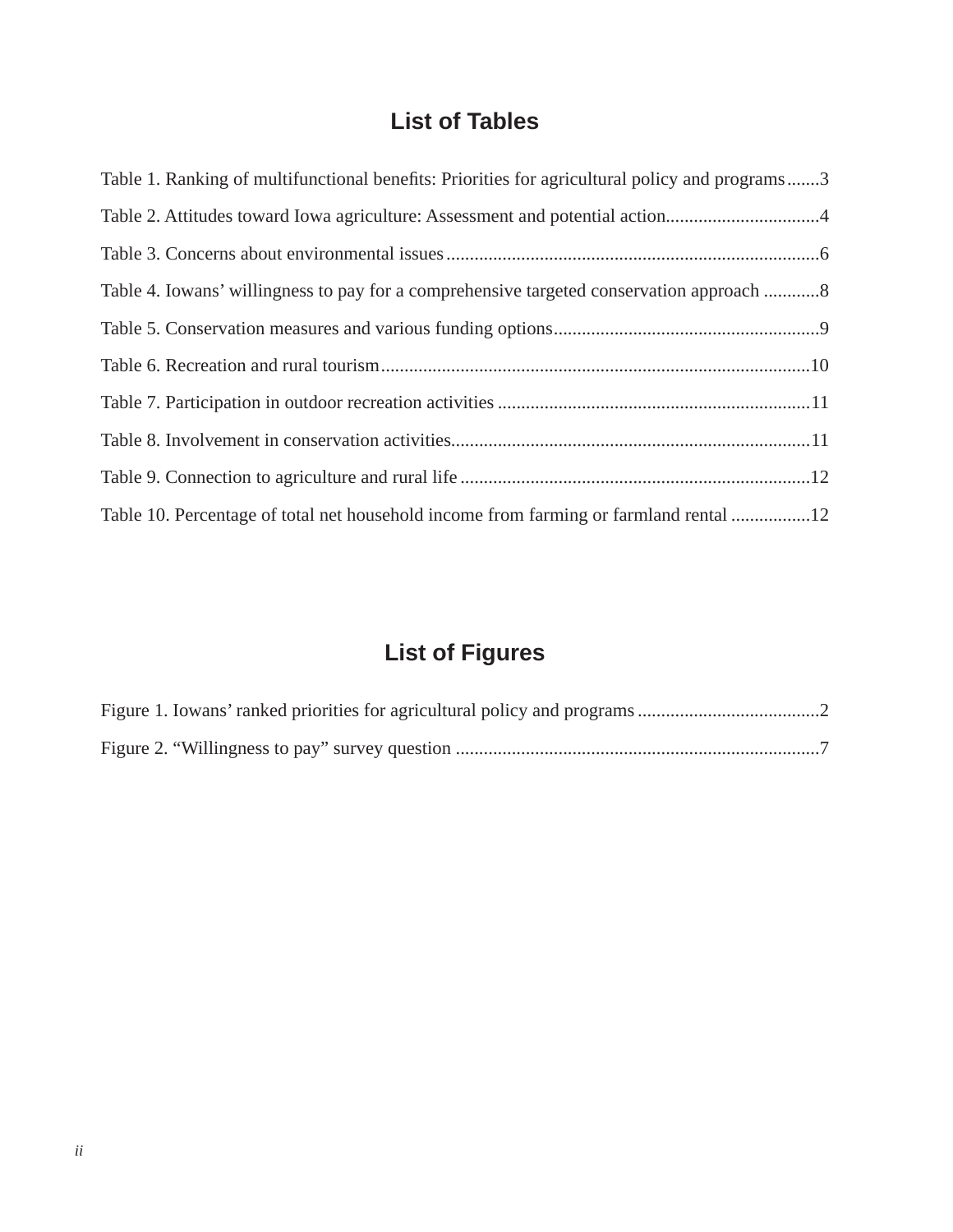## **Iowans' Perspectives on Targeted Approaches for Multiple-Benefi t Agriculture: Measuring Support for a Paradigm Shift in Agri-Environmental Policy**

#### **Introduction**

Iowa is a leading agricultural state. Over 90 percent of the state is farmland, and Iowa produces more corn, soybeans, hogs, and eggs than any other state. Relative to most states, the cultural and economic importance of agriculture is exceptional. Although agriculture provides many benefits, it is also the source of numerous negative impacts, such as water quality impairment, soil loss, and wildlife habitat degradation. There are many opportunities to reduce those negative impacts, while at the same time increasing longterm agricultural productivity and enhancing other benefits from agricultural landscapes such as clean water, wildlife habitat, and recreational opportunities. However, significant progress toward such goals would require substantial changes in agricultural and rural policies and programs and the ways that soil and water conservation approaches are implemented.

This report summarizes the findings from a state-wide survey of Iowa residents that assessed the public's perspectives on agricultural and environmental issues and potential pathways toward agricultural landscapes that produce more benefits in addition to food, feed, and fuel. Because broad-based public backing is necessary for any major change in the way society approaches problems and solutions, this survey was designed to learn about Iowans' expectations for the state's agricultural sector, their concerns about environmental quality, and their willingness to support greater public investment in policies and programs that work toward more resilient, productive agricultural landscapes.

The survey was conducted about a year after the historic passing of Iowa's Natural Resources and Outdoor Recreation Trust Fund amendment. In November 2010, the people of Iowa voted to amend Iowa's Constitution (Senate File 2310, Iowa Code Chapter 461) to dedicate three-eighths of one percent of any future sales tax increase to create a stable, statutory funding source that would help Iowa address natural resource needs. Because there has not been a sales tax increase since the referendum, the Trust Fund does not have a dedicated source of funding. A central

objective of the survey was to measure Iowans' willingness to pay into such a fund.

The survey was conducted as part of a longterm project called the Science-based Trials of Rowcrops Integrated with Prairie Strips, or STRIPS project. Since 2007, the STRIPS project has measured the impacts of a conservation practice that plants strips of native prairie vegetation into corn and soybean fields. The research conducted at the Neal Smith National Wildlife Refuge has shown that strategic conversion of small proportions of crop fields into prairie can have disproportionately large beneficial impacts. When applied in small watersheds, the prairie strips reduced soil loss by 95 percent and substantially reduced losses of nitrogen (85 percent) and phosphorus (90 percent) into waterways, while having minimal impact on crop yields. At the same time, the prairie strips introduce landscape habitat diversity that can support all manner of wildlife, especially birds and pollinators. In summary, the research suggests that strategic incorporation of prairie strips into agricultural landscapes can play an important role in broad-based efforts to maintain or improve the long-term productivity of agriculture while providing numerous other benefits such as improved water quality and wildlife habitat.

The survey was carried out by Iowa State University's Survey and Behavioral Research Services (SBRS) unit. The survey was mailed in late 2011 and early 2012 to a random sample of 2,272 Iowa residents. It was accompanied by a letter that explained the objectives of the survey and asked that the survey be completed by the adult household member who had the most recent birthday. A total of 1,060 completed surveys were returned, for a response rate of 47 percent.

This report presents data on Iowans' priorities for agricultural policies and programs, attitudes and concerns regarding agriculture and the environment, support for potential changes in the way conservation programs are implemented, willingness to pay for such a paradigm shift, and participation in recreation and conservation activities.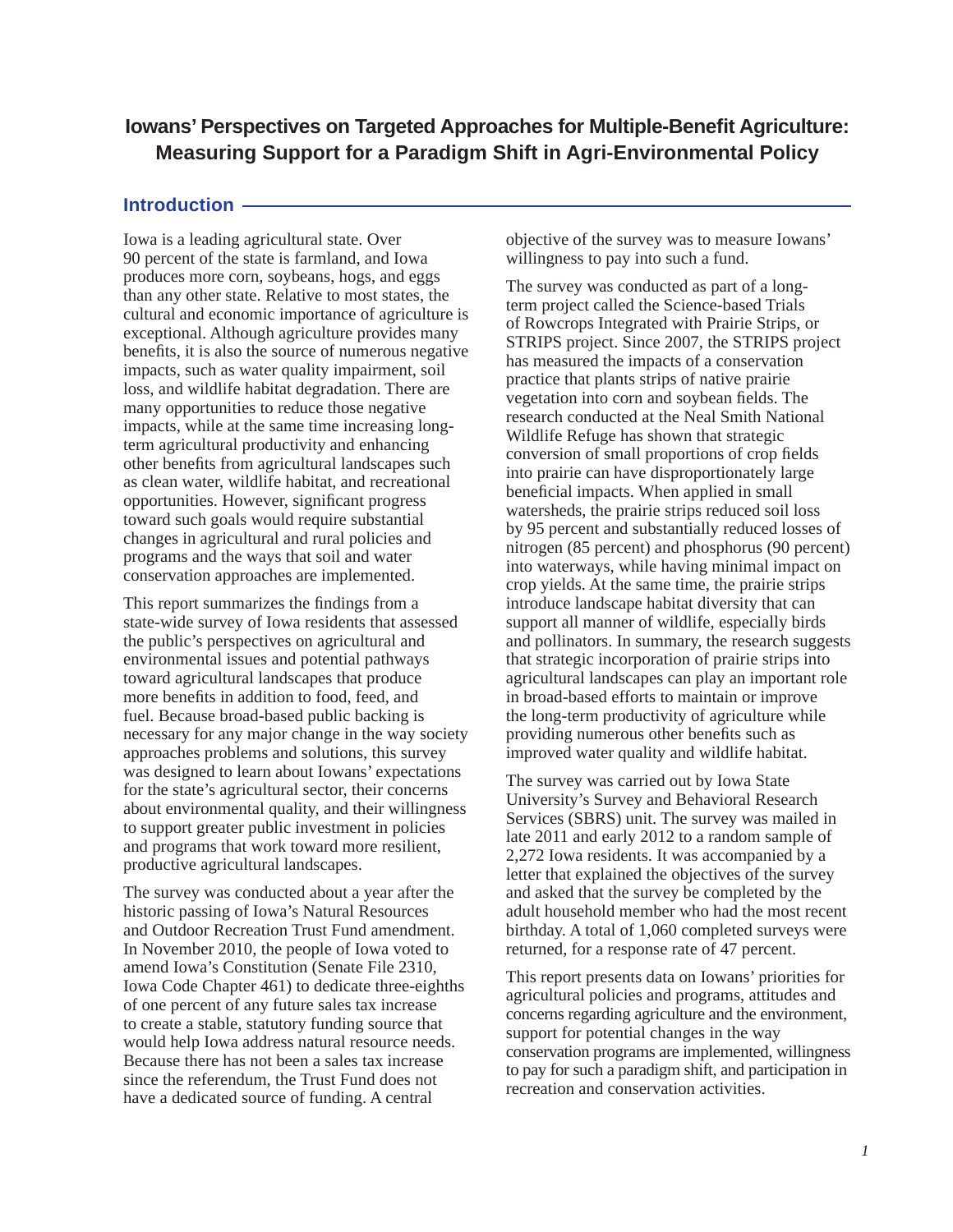## **Multiple benefits from Iowa agriculture**

Agricultural landscapes can provide many benefits in addition to food, fuel, and fiber. Benefits that agricultural landscapes can provide or enhance include clean water, flood control, wildlife habitat, carbon sequestration, and outdoor recreational opportunities. Efforts to balance such benefits with food, fuel, and fiber can be referred to as "multi-functional," "multi-purpose," or "multiple-benefit" agriculture. Iowa's agriculture has relatively untapped potential to develop such benefits, and the survey sought to understand the general public's opinions about what benefits should be emphasized or supported through agricultural policies and programs.

The survey provided a list of 15 items and asked respondents to rank each on a five-point scale ranging from "no priority" to "very high priority." The items focused primarily on management for four types of benefits: food production, water quality and quantity, terrestrial habitat, and recreation, tourism, and economic development. A single item asked about greenhouse gas reduction through carbon sequestration. The items were preceded by the following text that introduced the concept of multi-purpose agriculture:

Close to 90 percent of Iowa's land area is farmland. It is increasingly recognized that farmland can be managed for both food production and a variety of recreational, environmental, and economic purposes that benefit both farmers and the general public. This is known as "Multi-Purpose Agriculture." Each of the items on the following list are areas that could be promoted through agricultural policy and programs. Please indicate how much priority you think should be placed on each of these items.

Iowans rated water-related benefits as their highest priorities. The top priority, by a wide margin, was protection of drinking water quality (figure 1, table 1). Ninety-one percent of Iowa residents ranked the item as a high or very high priority. Protection of water quality for aquatic life was second, with 74 percent rating it as a high or very high priority. Improving flood control was fourth overall, at 73 percent. Protecting water quality for swimming/boating was fifth overall, with 59 percent of respondents indicating that it should be a high or very high priority.

The terrestrial habitat-related items were also rated highly. More than half of the public placed high or very high priority on improving game wildlife habitat (table 1). Approximately 45 percent of

respondents placed high or very high priority on improving non-game wildlife habitat, restoring wetlands, and restoring native prairie, respectively.

The single climate change-related item asked Iowans to rate the priority they place on "reducing greenhouse gases (carbon sequestration)" as a potential benefit from agriculture. Fifty-two percent rated the item as a high or very high priority (table 1). The item was ranked seventh out of the 15 (figure 1).

Among the recreation/tourism/economic development items, the highest rated was rural job opportunities. Seventy-one percent of respondents indicated that rural jobs should be a high or very high priority for agricultural policy and programs (table 1). About half (49 percent) of the public placed high or very high priority on increasing tourism opportunities. Somewhat lower emphasis was placed on landscape aesthetics and increasing access to natural areas for recreation, with 38 and 37 percent of respondents placing high or very high priority on these items, respectively.

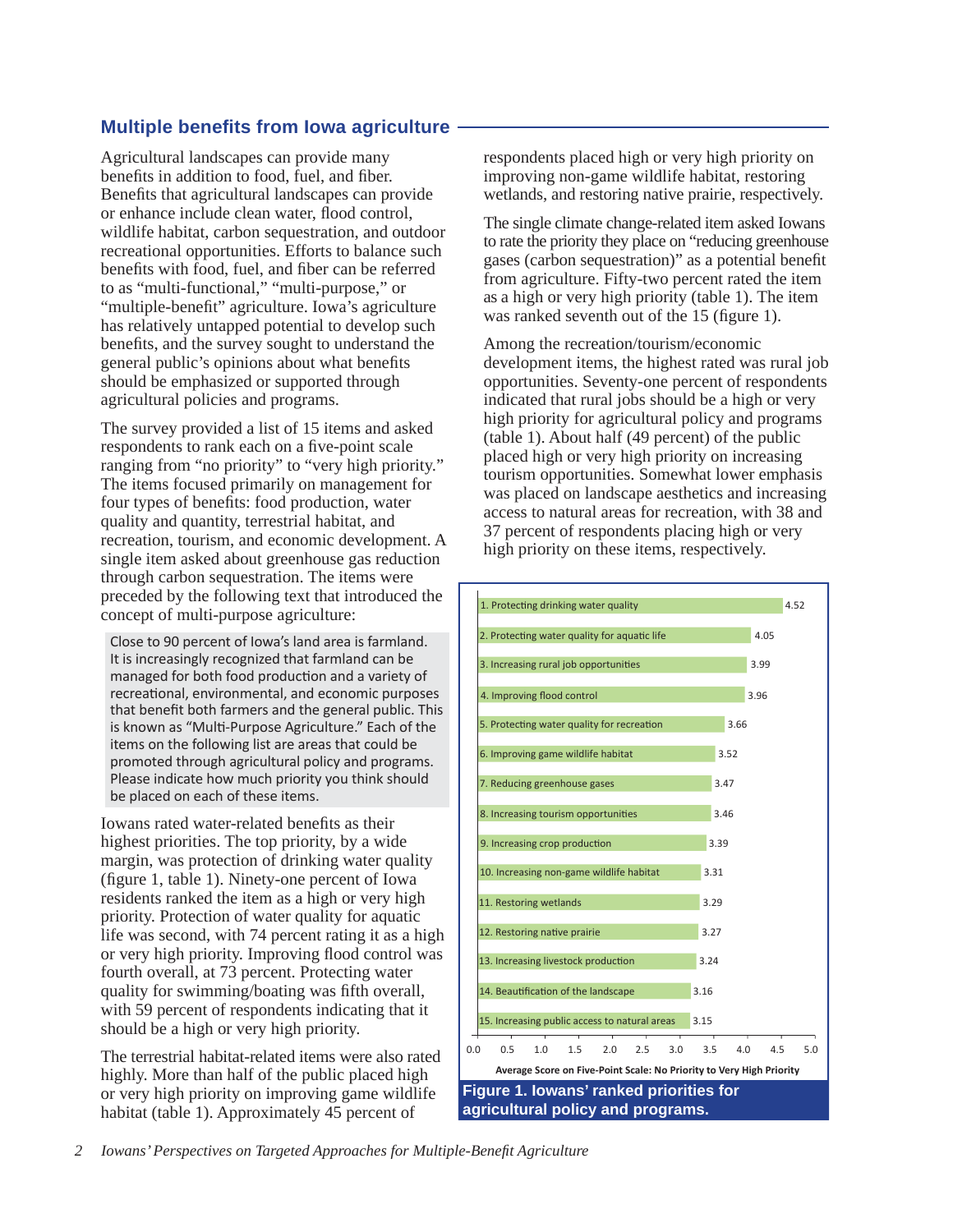Increasing crop production and livestock production were ranked 9th and 13th, respectively, out of the  $15$  items (figure 1). Fifty percent of

Iowans placed high or very high priority on crop production (table 1). Forty-five percent indicated the same about livestock production.

| Table 1. Ranking of multifunctional benefits: Priorities for agricultural policy and programs <sup>1</sup> |                           |                                    |                         |                                     |  |  |
|------------------------------------------------------------------------------------------------------------|---------------------------|------------------------------------|-------------------------|-------------------------------------|--|--|
| <b>No</b><br><b>Priority</b>                                                                               | Slight<br><b>Priority</b> | <b>Moderate</b><br><b>Priority</b> | High<br><b>Priority</b> | <b>Very High</b><br><b>Priority</b> |  |  |
| $-$ Percentage $-$                                                                                         |                           |                                    |                         |                                     |  |  |
|                                                                                                            |                           |                                    |                         |                                     |  |  |
| $\mathbf{1}$                                                                                               | 2                         | $6\phantom{1}6$                    | 27                      | 65                                  |  |  |
| $\overline{2}$                                                                                             | 4                         | 19                                 | 35                      | 40                                  |  |  |
| 3                                                                                                          | 6                         | 18                                 | 37                      | 36                                  |  |  |
| $\overline{4}$                                                                                             | 10                        | 27                                 | 35                      | 24                                  |  |  |
|                                                                                                            |                           |                                    |                         |                                     |  |  |
| 5                                                                                                          | 12                        | 30                                 | 31                      | 22                                  |  |  |
| 8                                                                                                          | 15                        | 33                                 | 27                      | 17                                  |  |  |
| 8                                                                                                          | 17                        | 31                                 | 28                      | 17                                  |  |  |
| 8                                                                                                          | 15                        | 35                                 | 27                      | 16                                  |  |  |
|                                                                                                            |                           |                                    |                         |                                     |  |  |
| 9                                                                                                          | 12                        | 26                                 | 26                      | 26                                  |  |  |
|                                                                                                            |                           |                                    |                         |                                     |  |  |
| 1                                                                                                          | 6                         | 22                                 | 35                      | 36                                  |  |  |
| 6                                                                                                          | 11                        | 34                                 | 31                      | 19                                  |  |  |
| $\overline{7}$                                                                                             | 18                        | 37                                 | 29                      | 9                                   |  |  |
|                                                                                                            |                           |                                    |                         | 11                                  |  |  |
|                                                                                                            |                           |                                    |                         |                                     |  |  |
|                                                                                                            |                           |                                    |                         | 18                                  |  |  |
|                                                                                                            |                           |                                    |                         | 15                                  |  |  |
|                                                                                                            | 9<br>8<br>11              | 15<br>13<br>15                     | 40<br>28<br>30          | 26<br>33<br>31                      |  |  |

#### **Public perspectives on Iowa agriculture**

A major section of the survey examined the public's attitudes toward current and potential agriculture-related actions and policies. The section contained 12 items that were rated on a five-point scale ranging from "strongly disagree" to "strongly agree." Two items sought to gauge respondents' opinions about agriculture's current environmental impact. The balance of items examined respondents' opinions regarding actions that farmers and public agencies could take to help lighten agriculture's environmental footprint.

Two items that evaluated agriculture's environmental performance produced mixed results. On one hand, a majority (55 percent) of the public agreed that Iowa agriculture has some negative impact on the environment (table 2).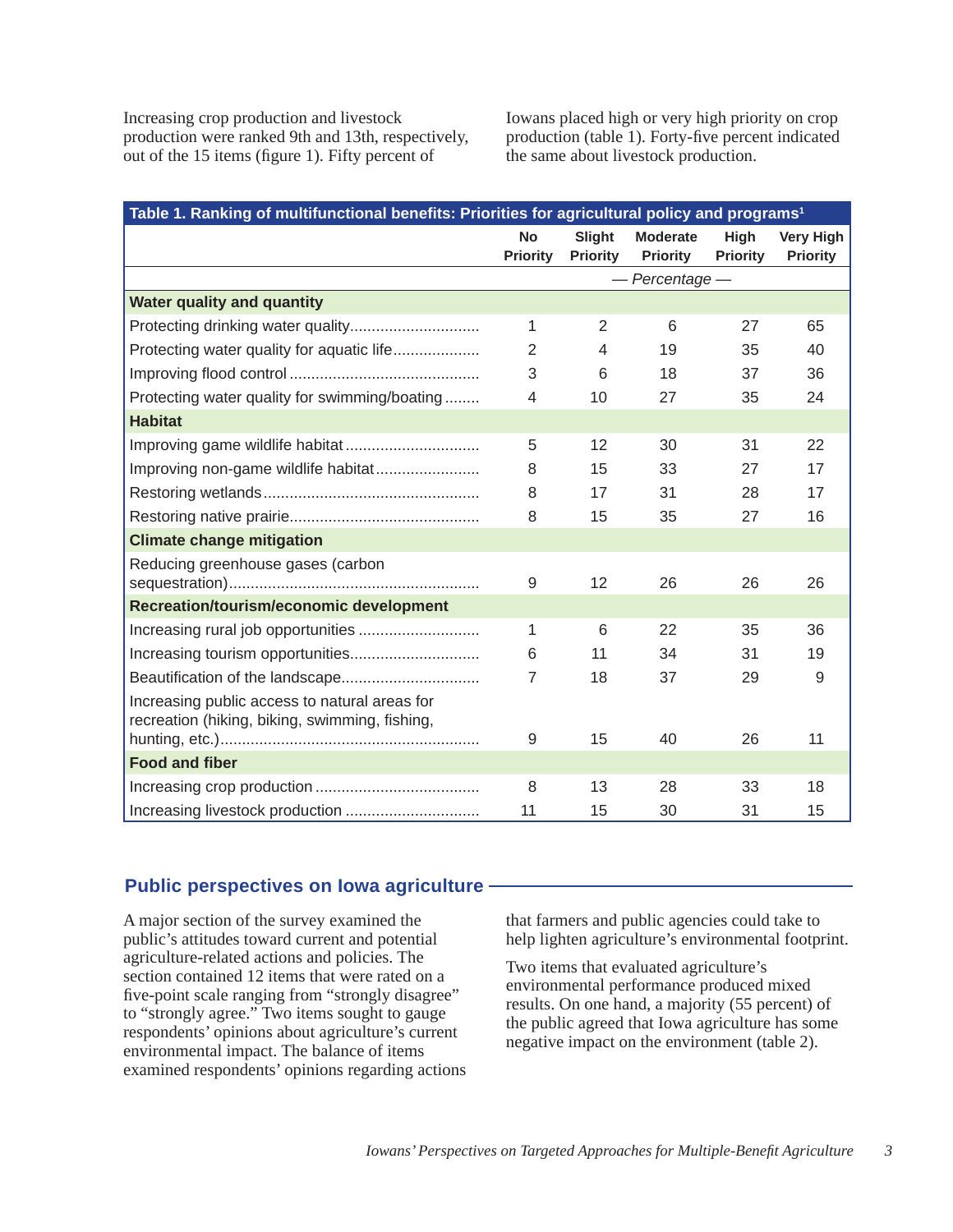At the same time, 49 percent agreed that Iowa farmers are doing a good job of minimizing the environmental impacts of farming. These results suggest that although many people perceived that agriculture does have some negative environmental impacts, many also agreed that farmers are working to minimize those impacts.

Responses on the "action items," however, indicate that much of the public believes that farmers and others should to more to reduce impacts. Fortynine percent of respondents agreed or strongly agreed that farmers should do more to address agriculture's environmental impacts, compared to

just 13 percent who disagreed (table 2). Likewise, 49 percent agreed that state and federal agencies should do more to help farmers with that task.

Several items focused on the balance between public and private interests in land management. Forty-nine percent of the public agreed or strongly agreed that farmland use should be regulated to ensure that agricultural activities do not result in negative impacts. Forty-eight percent agreed that Iowa farmland should be managed with the general public's interest in mind. Two additional items focused on interests but were phrased from a landowner-interest perspective.

| Table 2. Attitudes toward lowa agriculture: Assessment and potential action                             |                 |                 |                    |       |                 |
|---------------------------------------------------------------------------------------------------------|-----------------|-----------------|--------------------|-------|-----------------|
|                                                                                                         | <b>Strongly</b> |                 |                    |       | <b>Strongly</b> |
|                                                                                                         | <b>Disagree</b> | <b>Disagree</b> | <b>Neutral</b>     | Agree | Agree           |
|                                                                                                         |                 |                 | $-$ Percentage $-$ |       |                 |
| <b>Evaluation of current environmental performance</b>                                                  |                 |                 |                    |       |                 |
| lowa agriculture has some negative impacts on the                                                       | $\overline{4}$  | 11              | 30                 | 45    | 10              |
| lowa farmers are doing a good job of minimizing the<br>environmental impacts of farming                 | $\sqrt{3}$      | 10              | 37                 | 41    | 8               |
| <b>Opinions on potential actions</b>                                                                    |                 |                 |                    |       |                 |
| State and federal agencies should support and<br>promote multi-purpose agriculture                      | $\overline{4}$  | 6               | 29                 | 48    | 12              |
| lowa farmers should do more to decrease the<br>environmental impact of farming                          | 3               | 10              | 38                 | 40    | 9               |
| State and federal agencies should do more to help<br>farmers decrease the environmental impact of       | 6               | 13              | 32                 | 39    | 10              |
| State and federal agencies should do more to help<br>farmers increase wildlife habitat on their land    | $\overline{7}$  | 14              | 33                 | 34    | 13              |
| lowa farmland should be managed with the interests                                                      | 5               | 16              | 31                 | 40    | 8               |
| Farmland use should be regulated to ensure that it<br>does not negatively impact the general public     | 8               | 17              | 27                 | 37    | 12              |
| Farmland owners have a responsibility to maintain                                                       | 6               | 16              | 30                 | 38    | 9               |
| State agencies cannot be trusted to efficiently<br>address environmental issues related to agriculture. | $\overline{4}$  | 18              | 46                 | 22    | 10              |
| lowa farmland is private property and owners should<br>be free to manage it however they want           | 10              | 31              | 29                 | 20    | 10              |
| Farmland owners should not have to consider<br>the interests of the general public when making          | 18              | 42              | 22                 | 13    | 5               |

*4 Iowans' Perspectives on Targeted Approaches for Multiple-Benefi t Agriculture*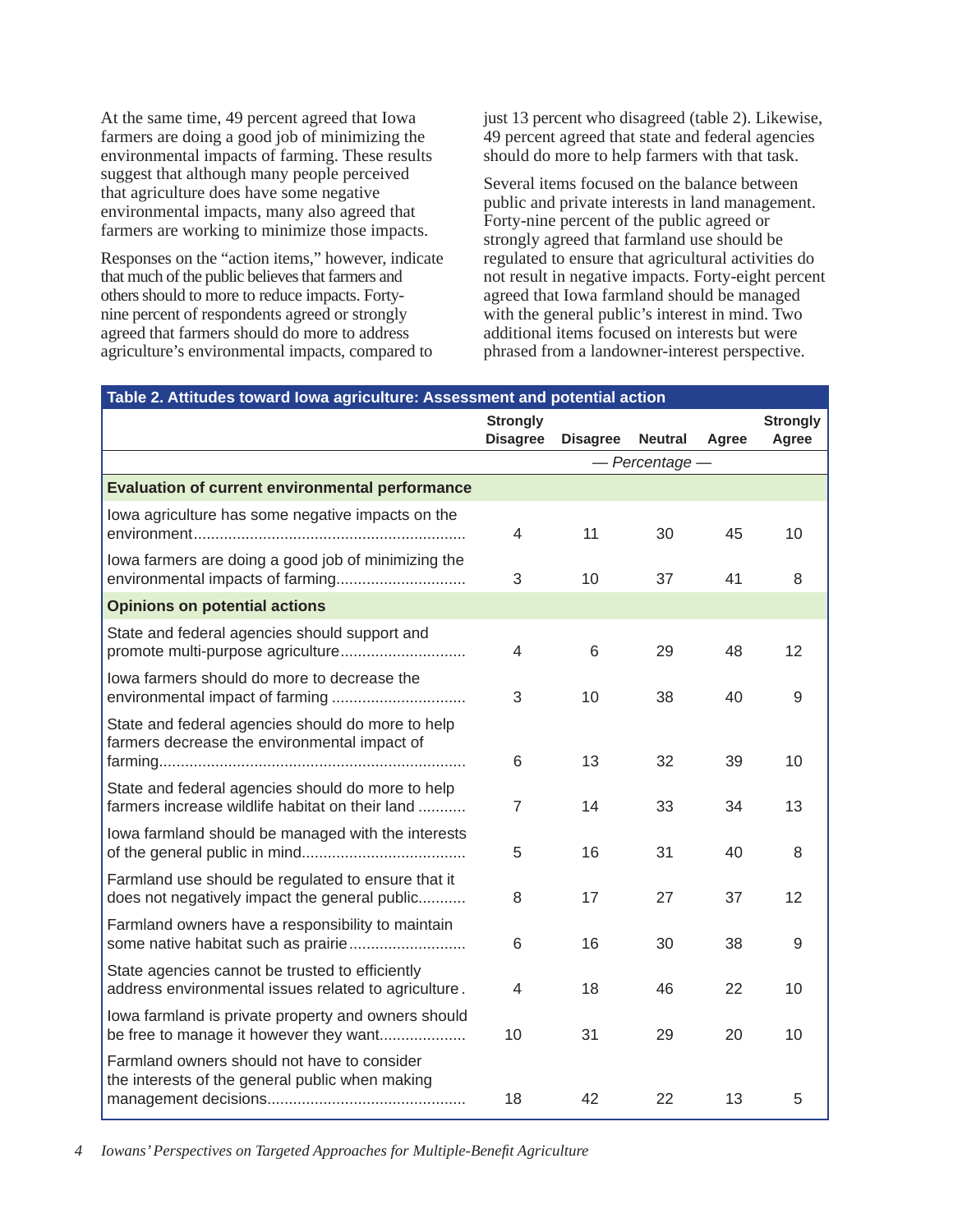Thirty percent of respondents agreed that landowners should be free to manage their private property as they see fit, while 41 percent disagreed with that statement. Just 18 percent agreed with the statement, "Farmland owners should not have to consider the interests of the general public when making management decisions," compared to 60 percent who disagreed.

The two items related to habitat garnered substantial support. Forty-eight percent of the public agreed that farmland owners should maintain some native habitat (e.g., prairie) on their land (table 2). Further, 46 percent agreed that public agencies should do more to help farmers increase wildlife habitat on their land.

The highest-rated action item (and the highest rated item overall) was, "State and federal agencies should support and promote multipurpose agriculture." Sixty percent of the public agreed or strongly agreed with the statement (table 2). It is interesting to consider that most of the respondents had likely never heard of "multipurpose agriculture" prior to the question set that preceded this one. That this item was rated highest—and by a substantial margin—suggests that the concept resonated with many respondents.

#### **Concerns about environmental issues**

Iowa faces a number of environmental issues. The survey sought to measure the public's concern about five types of environmental problems: habitat loss, water quality, soil quality, air quality, and climate change. Under each of these five headings (which were provided in the order above) was a list of sub-dimensions. Survey participants were asked to indicate their level of concern on a four-point scale ranging from "not concerned" to "very concerned."

Iowans were most concerned about *water quality*. Water pollution from industry was the highestrated issue, with 82 percent of Iowans being either concerned or very concerned (table 3). This was followed closely by water pollution from livestock production; about 79 percent of respondents selected concerned or very concerned. Water pollution from crop production, water pollution from municipal wastewater systems, and nutrient overload in Iowa lakes and streams were all rated highly, with 74 percent of participants either concerned or very concerned about each of these issues. Pollution from septic systems received a concerned or very concerned rating from 69 percent of respondents. While Iowans were highly concerned about nutrient overload in the state's waters, they were less worried about Iowa's impact on hypoxia in the Gulf of Mexico. Nevertheless, a majority (56 percent) were concerned or very concerned about Iowa's contribution to the "dead zone" in the Gulf of Mexico.

Iowans were also greatly concerned about s*oil quality* issues. Loss of soil fertility was one of highest-rated concerns, with 76 percent expressing that they were concerned or very

concerned about this issue (table 3). Concern about soil erosion was also very high, with 75 percent concerned or very concerned.

*Air pollution* from industry and power plants were also among the top-rated concerns. Seventy-five percent of Iowans indicated that they were concerned or very concerned about air pollution from industry, and a slightly lower proportion (70 percent) felt the same about power plants (table 3). Air pollution from agriculture was much less of a concern in general: 54 percent were concerned or very concerned about air pollution from livestock production and 43 percent expressed the same about crop production.

Concerns about the impacts of *climate change* were lower relative to concerns about soil and water quality, but strong majorities selected "concerned" or "very concerned" for all three items. Sixty-seven percent of Iowans were concerned or very concerned about increased flood risks (table 3). Drought was rated similarly by 60 percent of respondents. Fifty-six percent were concerned or very concerned that extreme rain events would become more common.

Substantial numbers of Iowans expressed high levels of concern about *habitat loss*. Sixty-seven percent indicated that they were concerned or very concerned about "loss of wildlife habitat in general." Fifty-one percent expressed the same about the loss of native prairie, and 48 percent were concerned about loss of wetlands. Lower levels of concern about the loss of these types of habitat is not necessarily surprising, however, as most of Iowa's prairie and wetlands were lost long ago.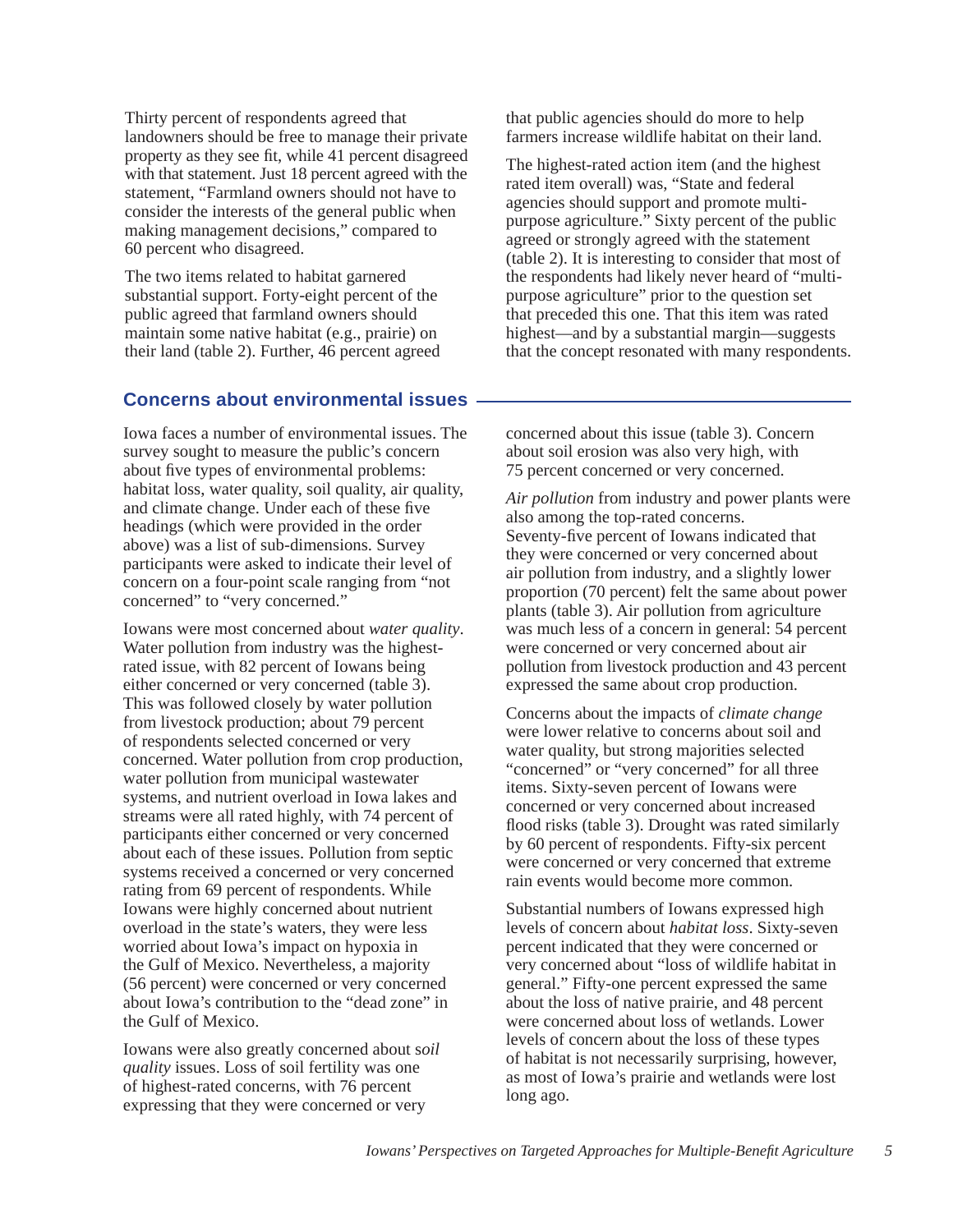| Table 3. Concerns about environmental issues      |                |          |                                      |      |
|---------------------------------------------------|----------------|----------|--------------------------------------|------|
|                                                   | <b>Not</b>     | Slightly |                                      | Very |
|                                                   | Concerned      |          | <b>Concerned Concerned Concerned</b> |      |
|                                                   |                |          | - Percentage -                       |      |
| <b>Water Quality</b>                              |                |          |                                      |      |
|                                                   | 3              | 15       | 34                                   | 48   |
|                                                   | 4              | 18       | 39                                   | 40   |
| Water pollution from municipal wastewater systems | 7              | 19       | 39                                   | 36   |
| Nutrient overload in Iowa lakes and streams       | 5              | 21       | 40                                   | 34   |
|                                                   | 6              | 20       | 43                                   | 32   |
|                                                   | 9              | 22       | 37                                   | 32   |
| lowa's contribution to the "dead zone" in the     |                |          |                                      |      |
|                                                   | 17             | 27       | 35                                   | 20   |
| <b>Soil Quality</b>                               |                |          |                                      |      |
|                                                   | 6              | 19       | 45                                   | 31   |
|                                                   | 5              | 20       | 44                                   | 31   |
| <b>Air Pollution</b>                              |                |          |                                      |      |
|                                                   | 5              | 21       | 37                                   | 38   |
|                                                   | 18             | 28       | 32                                   | 22   |
|                                                   | $\overline{7}$ | 23       | 34                                   | 37   |
|                                                   | 27             | 30       | 28                                   | 14   |
| <b>Habitat Quality</b>                            |                |          |                                      |      |
|                                                   | 10             | 24       | 42                                   | 25   |
|                                                   | 17             | 33       | 38                                   | 13   |
|                                                   | 18             | 34       | 37                                   | 12   |
| <b>Climate Change</b>                             |                |          |                                      |      |
|                                                   | 13             | 20       | 39                                   | 28   |
|                                                   | 15             | 25       | 38                                   | 23   |
| Extreme rain events becoming more common          | 18             | 26       | 38                                   | 18   |

## **Willingness to pay for targeted agricultural conservation approaches**

On November 2, 2010, 63 percent of Iowa voters passed an amendment to the Iowa Constitution that created a Natural Resources and Outdoor Recreation Trust Fund.<sup>2</sup> The trust fund was envisioned to be a sustainable funding source for "the purposes of protecting and enhancing water quality and natural areas in this State including parks, trails, and fish and wildlife habitat, and conserving agricultural soils in this State."3 The amendment further stated that constitutionally protected revenue for the trust fund would be generated through a three-eighths of one percent sales tax, if and

when the sales tax rate were raised from its current level of six percent. It was estimated that the sales tax would raise approximately \$150 million for the trust fund annually.

This section of the survey was inspired by an interest in further measuring public support for the potential implementation of the Natural Resources and Outdoor Recreation Trust Fund. Although the constitutional amendment was passed, the language on the ballot provided few details about what actual implementation might entail. In reality, if funded, the trust fund model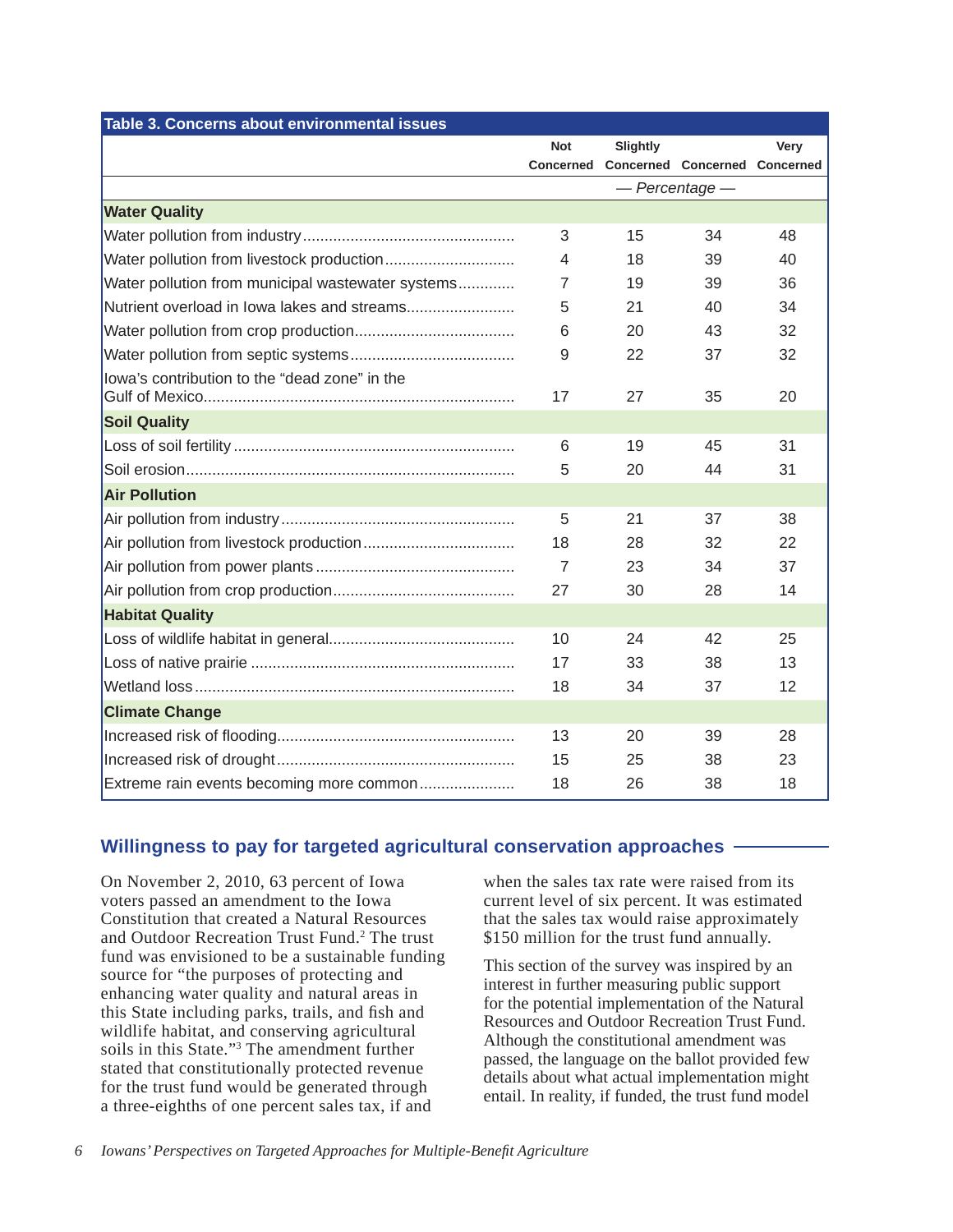would represent a major shift in the way that Iowans fund conservation of natural resources and a substantial increase in magnitude of funding.

Our survey sought to measure public support for such a paradigm shift. In particular, it attempted to measure the public's willingness to pay for major changes in conservation policy and action. The survey employed a multi-part question consisting of (1) a detailed explanation of an innovative targeted conservation approach and how it would differ from the predominant conservation approach, (2) a series of statements outlining a hypothetical environmental improvement scenario that could be attained if a targeted approach were employed comprehensively and over the long term, (3) a referendum on whether or not the respondent would support a shift to a targeted conservation approach, and (4) a choice of amount of money that respondents would be willing to pay each year to support the approach  $(f_{\text{figure 2}})$ . The survey provided the following introductory explanation of the shift scenario:

We are interested in your opinions about a potential shift in agricultural conservation policy that could have an impact on the environmental performance of Iowa agriculture.

**Current Conservation Policy:** The current agricultural conservation approach uses federal/ state funds to help agricultural landowners address conservation issues on their land. It is a voluntary approach in which landowners identify their own problems and seek assistance if they choose. As a result, many potentially vulnerable agricultural areas currently have no conservation practices in place.

**Targeted Conservation Policy:** The new targeted agricultural conservation approach uses technologies such as satellite imagery and mapping technology to identify areas likely to have problems, such as erosion and impaired water quality. Funding can then be targeted to those areas that are particularly in need of assistance.

Targeted conservation is still a voluntary approach. Landowners who have particularly vulnerable land and/or potentially serious conservation issues will be contacted by conservation professionals who offer financial and technical assistance to evaluate and address potential problems. Vulnerable areas might be treated through planted riparian buffers, perennial buffer strips, wetlands restoration, and other practices.

A second section of the introduction laid out assumptions about the hypothetical program. It read as follows:

**IF YES, please circle the amount you would be willing to pay each year to targeted conservation funding through methods like taxes (sales, income, property), license plate fees, or voluntary contributions.** *The table shows the percentage of the goal that would be met in 10 years at different levels of contribution.*

| Percent of goal met in<br>10 years |
|------------------------------------|
| $0\%$                              |
| 7%                                 |
| 13%                                |
| 27%                                |
| 40%                                |
| 53%                                |
| 67%                                |
| 80%                                |
| 93%                                |
| 100%                               |
|                                    |

#### **Figure 2. "Willingness to pay" survey question.**

Suppose that the state of Iowa were proposing a conservation strategy that would use targeted conservation approaches to ensure that within 10 years:

- 1. Soil erosion and runoff of nutrients and chemicals from Iowa's agricultural lands are reduced to the point that agriculture is no longer a significant contributor to water quality impairment.
- 2. Outdoor recreational opportunities are enhanced through improvement of water quality in lakes and streams.
- 3. Hunting, bird watching, and other wildliferelated activities are enhanced by incorporating native perennial vegetation into agricultural fields through buffers, wetlands, and other wildlife habitat.
- 4. The risk of flooding is greatly reduced through restoration or establishment of wetlands.

Meeting these objectives within 10 years would depend on the availability of financial resources beyond current conservation funding. These resources could be obtained through taxes or voluntary contributions.

Thus, the explanation defined targeted conservation and differentiated the approach from the approach that is currently the norm. In addition, it outlined in some detail the multiple public and private benefits that the shift could be expected to deliver.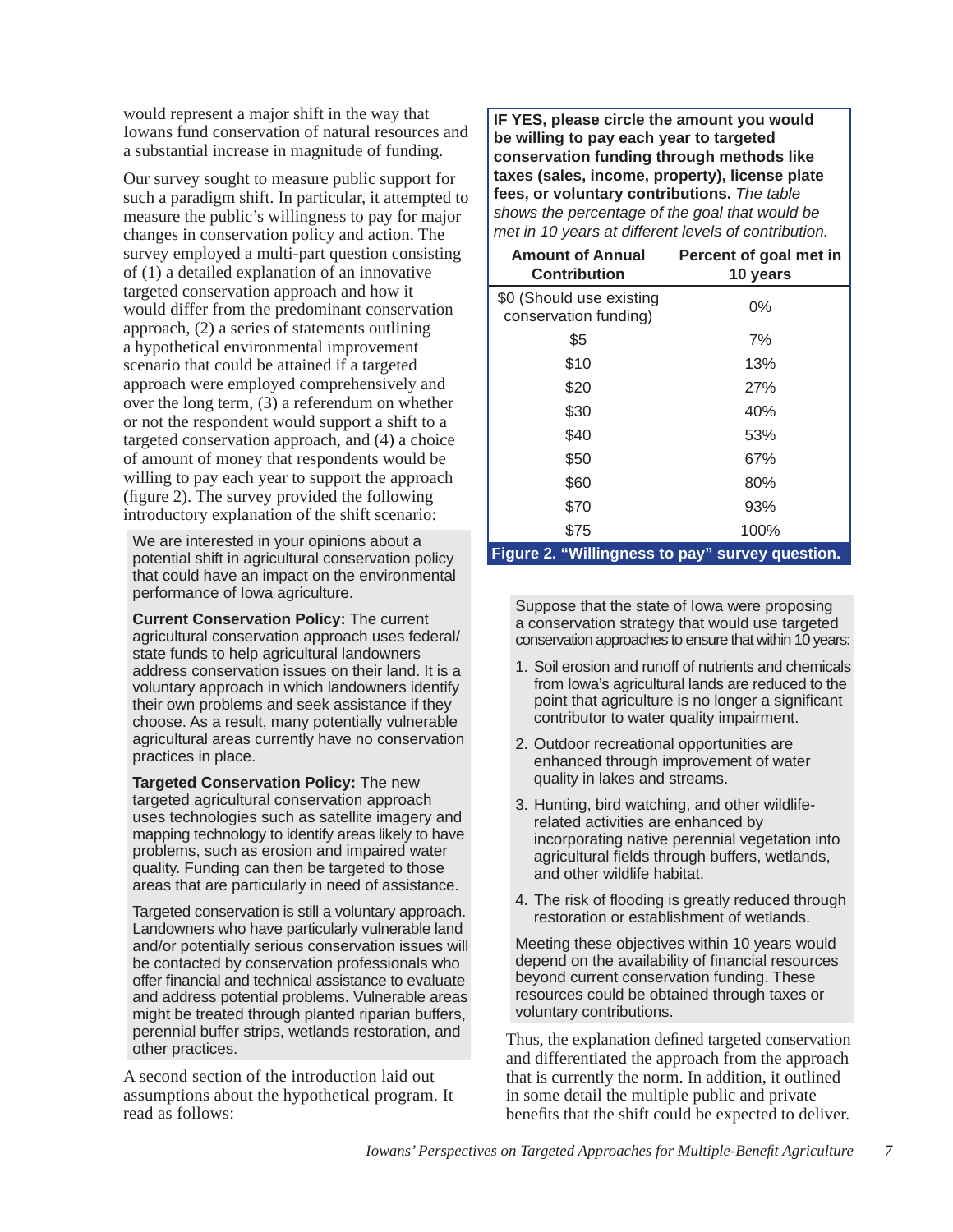In response to the hypothetical referendum, 63 percent of Iowans "voted" for implementation of the proposed shift in conservation approach, while 37 percent did not support such a change (table 4).

Respondents who voted "yes" on the referendum were then asked to indicate how much money they would be willing to pay each year to fund the new conservation model through various means, such as "taxes (sales, income, property), license plate fees, or voluntary contributions." The survey provided 10 amount categories ranging from \$0 to \$75 and also provided an estimate of the degree to which the conservation goals would be met at each level of contribution (figure 2). The maximum level and goal attainment percentage estimates were derived from (1) an assumption that \$150 million per year over ten years would be sufficient to reach the goals outlined in the scenario and (2) the estimate that Iowa has approximately 2 million taxpayers.4

Eleven percent of those who voted yes on the referendum signaled that existing funding should be used. However, most of the 63 percent of Iowans who supported the approach were willing to pay some amount of money on an annual basis to fund a shift to a comprehensive targeted conservation approach. About 40 percent of supporters indicated that they would be willing to pay up to \$20 per year. Of these, 13 percent selected \$5 per year, 12 percent chose \$10, and 14 percent designated \$20 as the amount that they would be willing to pay annually.

Half of the respondents who approved the referendum were willing to pay \$30 or more per year (table 4). Among that group, most selected either \$50 or \$75 per year. In fact, at 21 percent, \$75 was the most commonly selected amount. The plurality—more than one-fifth of "voters"selected the highest category. This suggests that the maximum annual payment was set too low, and some respondents might have selected a higher value if offered.

The statistics reported above can be used to calculate a rough estimate of Iowans' overall willingness to pay for a shift to a comprehensive targeted conservation approach. If it is assumed that the sample is representative of Iowa taxpayers and that there are 2 million taxpayers in Iowa, the number of taxpayers who would fall into each willingness-to-pay category can be estimated. That number can then be multiplied by the dollar amount in the category (e.g., \$5, \$10, etc.). Results indicate that Iowa taxpayers would be willing to pay an additional \$42.1 million per year over 10 years to implement a comprehensive targeted conservation approach (table 4).

As noted above, because the highest dollar category was likely set too low to measure the upper annual limit of willingness to pay, \$42.1 million is probably a conservative estimate. Overall, the results show that Iowans would be willing to pay well over \$400 million over a 10-year period to address soil erosion and nutrient runoff, enhance outdoor recreation opportunities, and reduce the risk of flooding.

| Table 4. Iowans' willingness to pay for a comprehensive targeted conservation approach |                                                                                                               |             |           |                     |  |  |  |  |
|----------------------------------------------------------------------------------------|---------------------------------------------------------------------------------------------------------------|-------------|-----------|---------------------|--|--|--|--|
|                                                                                        | Overall                                                                                                       | "Yes" Votes | Number of | <b>Total annual</b> |  |  |  |  |
| <b>Individual Annual Contribution</b>                                                  | Percentage                                                                                                    | Percentage  | taxpayers | contribution        |  |  |  |  |
|                                                                                        | 36.9                                                                                                          |             | 0         | \$0                 |  |  |  |  |
| \$0 (Should use existing funding)                                                      | 6.9                                                                                                           | 11.0        | 138,000   | \$0                 |  |  |  |  |
|                                                                                        | 8.3                                                                                                           | 13.2        | 166,000   | \$830,000           |  |  |  |  |
|                                                                                        | 7.7                                                                                                           | 12.2        | 154,000   | \$1.540,000         |  |  |  |  |
|                                                                                        | 8.9                                                                                                           | 14.0        | 178,000   | \$3,560,000         |  |  |  |  |
|                                                                                        | 3.6                                                                                                           | 5.7         | 72,000    | \$2.160,000         |  |  |  |  |
|                                                                                        | 3.3                                                                                                           | 5.3         | 66,000    | \$2,640,000         |  |  |  |  |
|                                                                                        | 9.6                                                                                                           | 15.2        | 192,000   | \$9,600,000         |  |  |  |  |
|                                                                                        | 1.4                                                                                                           | 2.2         | 28,000    | \$1,680,000         |  |  |  |  |
|                                                                                        | 0.1                                                                                                           | 0.2         | 2,000     | \$140,000           |  |  |  |  |
|                                                                                        | 13.3                                                                                                          | 21.1        | 266,000   | \$19,950,000        |  |  |  |  |
|                                                                                        | 100                                                                                                           | 100         | 2,000,000 | \$42,100,000        |  |  |  |  |
|                                                                                        | Note: Calculations based on an lowa taxpayer population of 2 million (www.iowa.gov/tax/educate/11increp.pdf). |             |           |                     |  |  |  |  |

*8 Iowans' Perspectives on Targeted Approaches for Multiple-Benefi t Agriculture*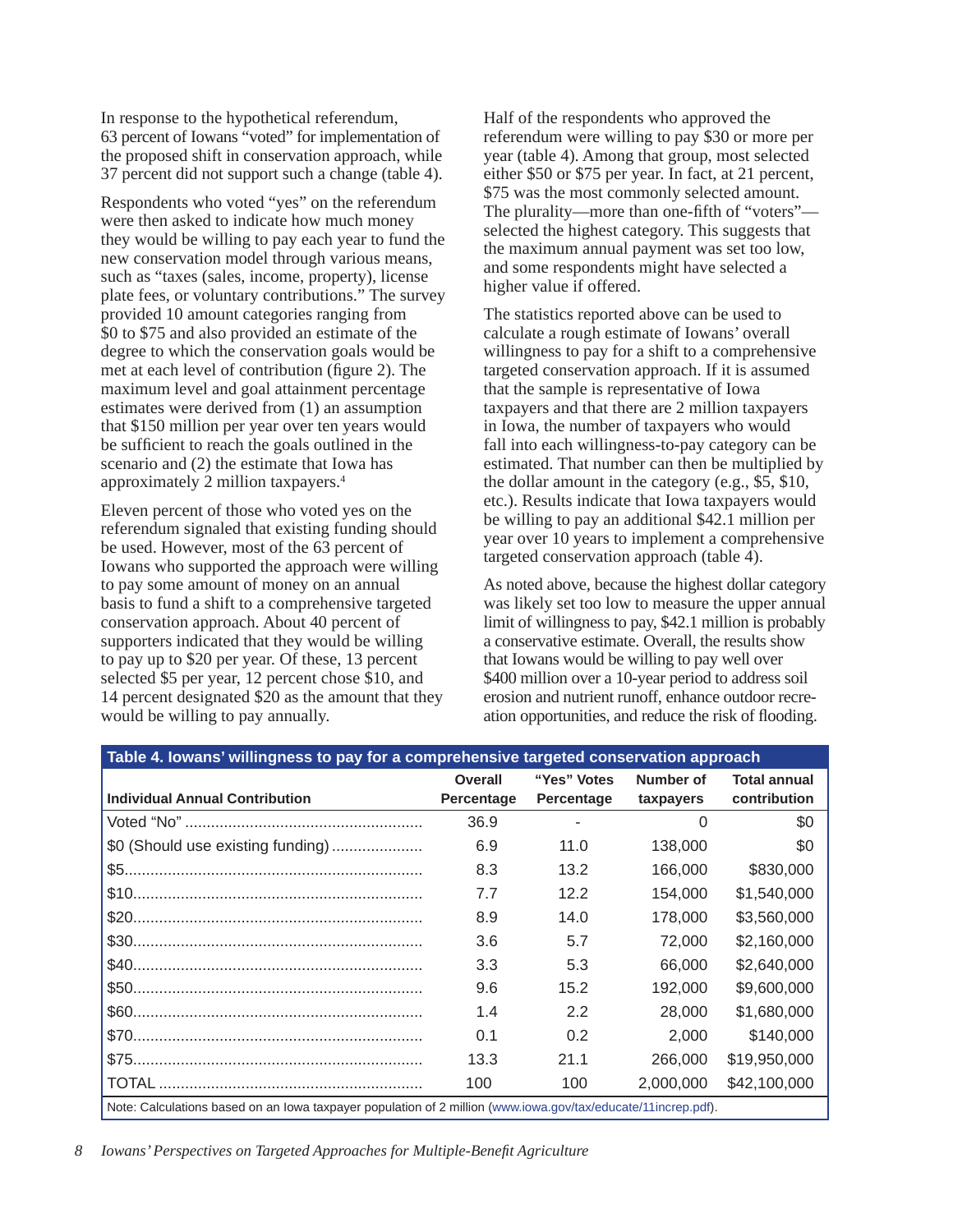### **Attitudes toward targeted agricultural conservation approaches**

Because the comprehensive targeted conservation strategy outlined in the survey represents a major break from the current conservation paradigm, the survey also sought to understand attitudes regarding targeted conservation, and public and private funding of agricultural conservation activities. An eight-item question set was provided, and respondents were asked to rate their agreement on a five-point scale ranging from "strongly disagree" to "strongly agree." Three of the items focused specifically on targeted conservation. Five items focused on other dimensions of conservation funding.

Iowans' attitudes toward targeted conservation were generally positive. Almost 70 percent of respondents agreed that targeted conservation is a good idea because resources are limited and should be spent where they have the most impact (table 5). About two-thirds agreed that conservation funding should be higher for land that is most vulnerable to soil and water quality problems. Thirty-nine percent indicated that they favor targeted conservation but believe that current funding should be redirected for this purpose (nearly half were neutral).

Iowans were less committal regarding aspects of financial support for conservation activities. Approximately 35 percent agreed that there are more pressing priorities for tax dollars (table 5). However, only 22 percent indicated that they did not believe that tax dollars should be used for conservation, compared to 52 percent in favor and 27 percent neutral. In addition, only 14 percent of Iowans think that current conservation programs are sufficient. One item focused on farmers' role in funding conservation on their land. Most Iowans were in favor of government conservation assistance for farmers. Nearly half of participants (46 percent) disagreed or strongly disagreed that farmland owners should be "wholly responsible" for funding conservation action on their land, compared to just 22 percent who agreed.

| Table 5. Conservation measures and various funding options                                                   |                 |                 |                |       |                 |
|--------------------------------------------------------------------------------------------------------------|-----------------|-----------------|----------------|-------|-----------------|
|                                                                                                              | <b>Strongly</b> |                 |                |       | <b>Strongly</b> |
|                                                                                                              | <b>Disagree</b> | <b>Disagree</b> | <b>Neutral</b> | Agree | Agree           |
|                                                                                                              |                 |                 | — Percentage — |       |                 |
| Targeted conservation is a good idea because<br>resources are limited and should be spent where they         | 4               | 4               | 24             | 52    | 17              |
| Conservation funding should be higher for land that is<br>most vulnerable to soil and water quality problems | 3               | 5               | 27             | 50    | 15              |
| I favor targeted conservation but believe that current<br>funding should be redirected for this purpose      | 4               | 10              | 48             | 34    | 5               |
| There are more pressing priorities for our tax dollars                                                       | 3               | 18              | 43             | 24    | 11              |
| Farmland owners should be wholly responsible for                                                             | 8               | 38              | 34             | 16    | 6               |
| I do not believe that tax dollars should be used for                                                         | 15              | 37              | 27             | 15    | 7               |
| Current conservation programs are sufficient                                                                 | 9               | 28              | 48             | 11    | 3               |

### **Recreation and rural tourism**

Outdoor recreation and tourism are major contributors to Iowa's rural economy. A recent study estimated that recreation in Iowa's state parks, county parks, lakes, rivers, streams, and trails annually generates some \$3 billion of spending and supports 31,000 jobs.<sup>5</sup> Recreationrelated revenue for the state totals over \$700 million.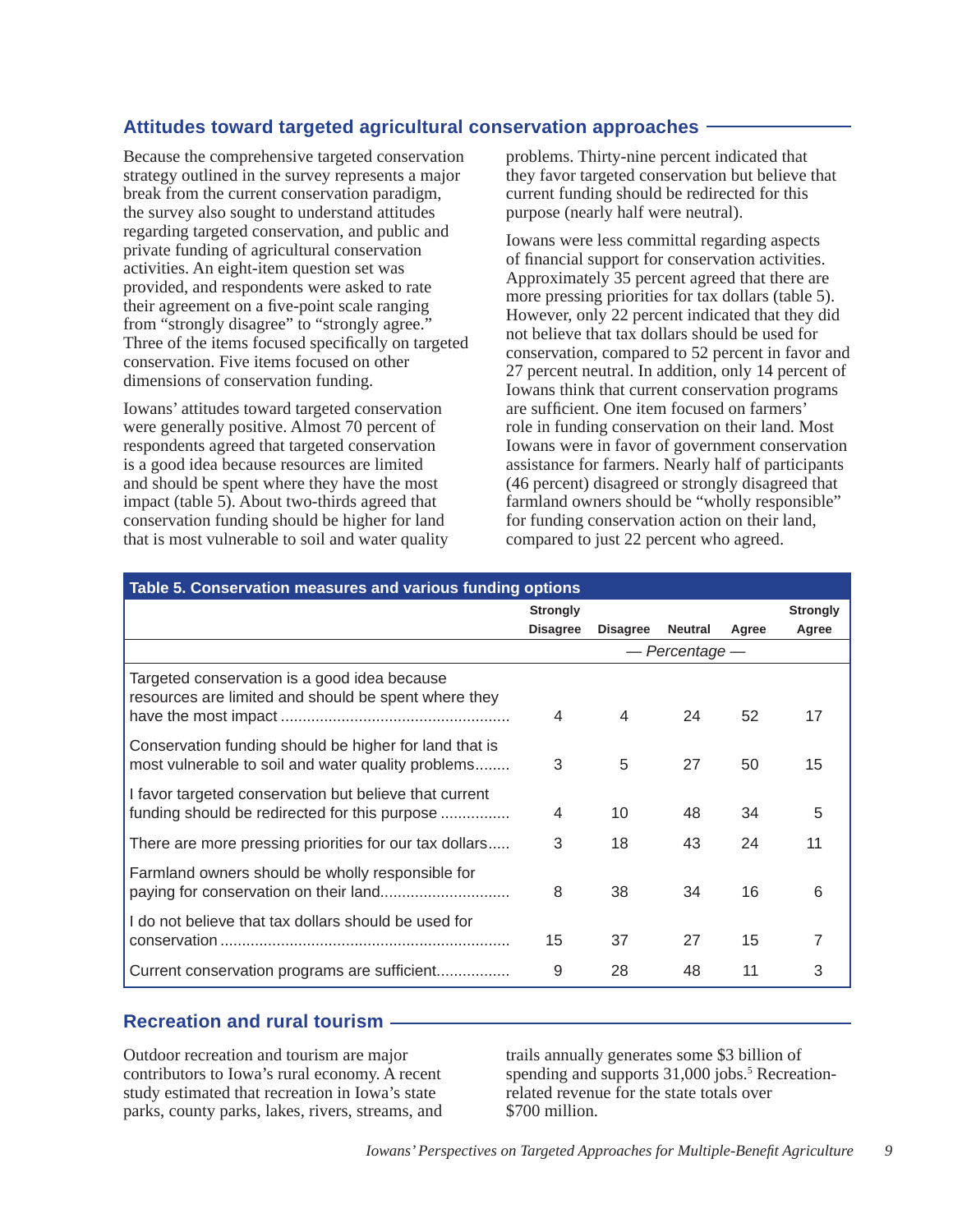Two question sets focused on Iowans' participation in a wide range of outdoor recreation and rural and agriculture-related tourism. A first set of six items focused primarily on tourism. The introductory text include the following note— "How often do you do the following activities? If you tend to participate in a particular activity on a seasonal basis (for example, in warmer or cooler months), please indicate how often you do that activity during that time period"—because some items (e.g., farmers market shopping) could be seasonal activities for some people. It asked respondents to estimate how often they did each activity on a four-point scale ranging from "never" to "frequently." A second question set provided a list of common outdoor activities and asked respondents to estimate how many times they had participated in each activity over the course of the past year.

Among the tourism-related items, visiting state or county parks, recreation areas, or preserves was the most popular category, with 64 percent of respondents indicating that they do that either occasionally or frequently (table 6). Tourism to small towns for shopping, dining, sightseeing, or similar activities was also common, with 63 percent indicating that they do this on an occasional or frequent basis. A similar percentage (61 percent) reported that they occasionally or frequently travel to a rural areas to visit friends or relatives. Fifty-seven percent of respondents take recreational drives through the countryside either occasionally or frequently. Fifty-three percent of

respondents indicated that they shop at farmers markets with some regularity. About half of respondents indicated that they frequently or occasionally travel to rural areas for outdoor recreation such as walking/hiking, biking, fishing, hunting, and similar activities. Lastly, about 18 percent of respondents visit a farm for shopping or recreation at least occasionally.

The survey asked participants to estimate the number of times in the past year they participated in any of 10 outdoor recreation activities. The most common activity was hiking/walking in natural areas. Sixty-three percent of Iowans indicated that they participated in this activity and they estimated that they did so an average of 17 times in the previous year (table 7).

Viewing/photographing birds and other wildlife was the second most common recreational pursuit, with 42 percent of respondents reporting that they did this an average of 28 times (table 7). Forty-one percent reported that they had fished, and they averaged about 12 fishing trips in the prior year. Approximately 36 percent of respondents reported boating, and averaged about eight boating trips the previous year. Hunting mushrooms, berries, and other wild edibles was reported by 33 percent of respondents and they averaged about six of such outings. About 31 percent of respondents went camping an average of seven times. Twenty-nine percent had bicycled on a trail and estimated that they did that about 13 times. The same proportion indicated that they swam

| Table 6. Recreation and rural tourism                                                                                |                |               |              |                   |
|----------------------------------------------------------------------------------------------------------------------|----------------|---------------|--------------|-------------------|
|                                                                                                                      | <b>Never</b>   | <b>Seldom</b> | Occasionally | <b>Frequently</b> |
|                                                                                                                      | — Percentage — |               |              |                   |
| Visit state or county parks, recreation areas, or preserves                                                          | 8              | 28            | 44           | 20                |
| Visit small towns (other than your own) for shopping, dining,                                                        | 7              | 30            | 48           | 15                |
| Go to a rural area (other than your own) to visit friends or                                                         | 11             | 29            | 43           | 18                |
| Take recreational drives through the countryside                                                                     | 11             | 32            | 41           | 16                |
|                                                                                                                      | 15             | 32            | 39           | 14                |
| Go to a rural area (other than your own) for outdoor<br>recreation such as walking/hiking, biking, fishing, hunting, |                |               |              |                   |
|                                                                                                                      | 17             | 33            | 35           | 14                |
|                                                                                                                      | 42             | 40            | 16           | 2                 |

*10 Iowans' Perspectives on Targeted Approaches for Multiple-Benefi t Agriculture*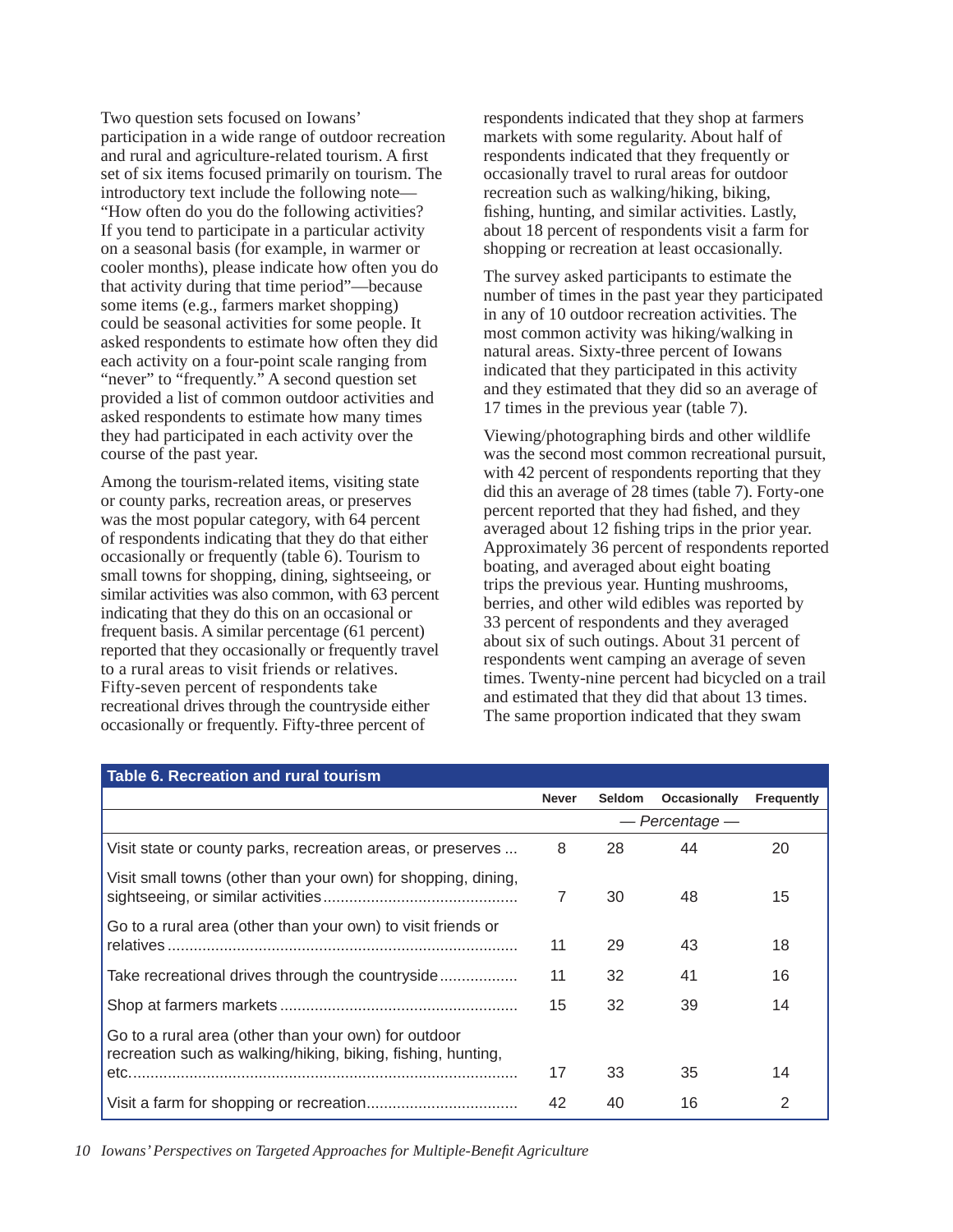in lakes, streams, or ponds (9 times on average). About 18 percent reported hunting, and they did so an average of 10 times. Lastly, 15 percent of respondents participated in off-road recreational vehicle use with vehicles such as ATVs and snowmobiles, and they averaged 14 instances of that activity per year.

| Table 7. Participation in outdoor recreation activities   |                                 |                                                                   |
|-----------------------------------------------------------|---------------------------------|-------------------------------------------------------------------|
|                                                           | <b>Percent</b><br>participating | <b>Average Number</b><br>of times per year<br>(participants only) |
|                                                           | 63                              | 17.3                                                              |
| Viewing/photographing birds and other wildlife            | 42                              | 28.4                                                              |
|                                                           | 41                              | 11.6                                                              |
|                                                           | 36                              | 7.7                                                               |
| Hunting mushrooms, berries, or other wild edibles         | 33                              | 5.6                                                               |
|                                                           | 31                              | 6.9                                                               |
|                                                           | 29                              | 13.0                                                              |
|                                                           | 29                              | 9.0                                                               |
|                                                           | 18                              | 10.3                                                              |
| Off-road recreational vehicle use (ATV, snowmobile, etc.) | 15                              | 14.0                                                              |

#### **Involvement in conservation activities**

Another objective of the survey was to measure Iowans' involvement in conservation and environmental activities. Twenty-four percent reported that they had participated in environmental improvement projects (e.g., stream clean-up) over the past five years (table  $8$ ). Eleven percent were members of state or national

conservation or environmental organizations. Seven percent belonged to at least one local conservation or environmental organization, such as a watershed group. Six percent reported that they considered themselves to be "actively involved" in such groups.

| Table 8. Involvement in conservation activities                                                                                                                       |                |     |
|-----------------------------------------------------------------------------------------------------------------------------------------------------------------------|----------------|-----|
|                                                                                                                                                                       | <b>Yes</b>     | No. |
|                                                                                                                                                                       | — Percentage - |     |
| Have you participated in any environmental improvement projects, such as stream<br>clean-up, roadside litter removal, or similar activities in the past 5 years?      | 24             | 76  |
| Do you belong to any state or national conservation or environmental<br>organizations (for example, Iowa Natural Heritage Foundation, Pheasants Forever,              | 11             | 89  |
| Do you belong to any <b>local</b> conservation or environmental organizations<br>(for example, county conservation board, soil and water conservation district,       |                | 93  |
| Do you consider yourself to be <b>actively involved</b> in any local conservation or<br>environmental organizations (for example, county conservation board, soil and | 6              | 94  |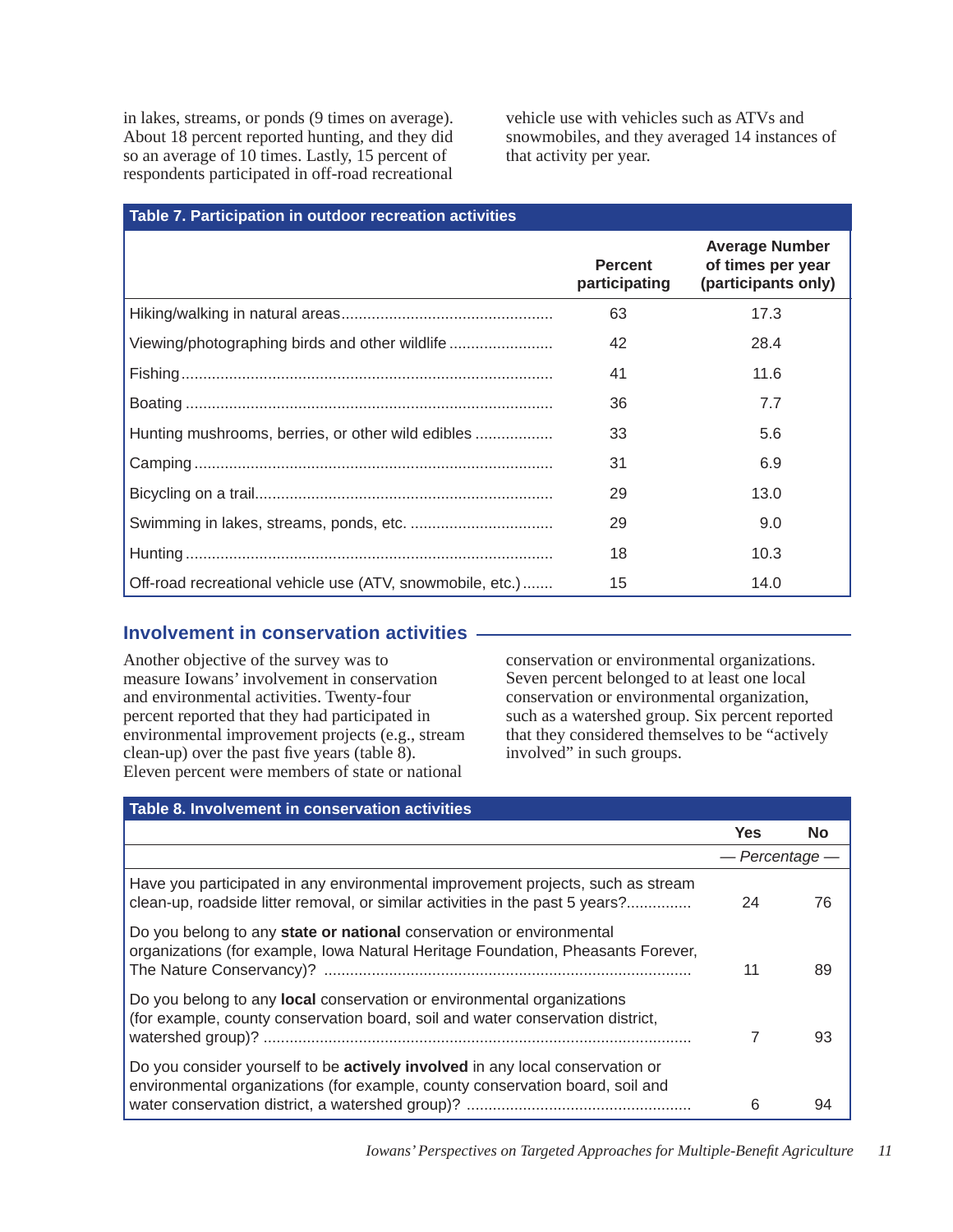## **Connection to agriculture and rural life**

Because it is possible that strength of connection to farming could influence attitudes about farming and agriculture-related issues, the survey asked several questions to ascertain participants' ties to agriculture and rural life. About 13 percent indicated they live on a farm, and 20 percent were either currently farming or had farmed as an occupation (table 9). Slightly more than half (54 percent) had lived on a farm at some point in their life. About 73 percent visited a farm regularly during their childhood. Approximately 64 percent had close family members or friends that currently farm. About 47 percent shop at a farmers market on a regular basis during the warmer months. Lastly, about seven percent reported they are members of a community supported agriculture (CSA) group.

We also asked respondents to indicate what percent of their total net household income came from farming or farmland rental. Nearly all (85 percent) of respondents reported that they did not derive any income from farming or farmland rental (table 10). Six percent of respondents indicated that they earned between one and 10 percent of net household income from farming or farmland rental. Only about five percent reported more than 50 percent of income from farming, and three percent depended almost wholly on farming or farmland rental income.

#### **Table 9. Connection to agriculture and rural life**

|                                                                             | <b>Yes</b>     | <b>No</b> |
|-----------------------------------------------------------------------------|----------------|-----------|
|                                                                             | — Percentage — |           |
|                                                                             | 13             | 87        |
|                                                                             | 20             | 80        |
|                                                                             | 54             | 46        |
|                                                                             | 64             | 36        |
|                                                                             | 73             | 27        |
| Do you shop at farmers markets on a regular basis during the warmer months? | 47             | 54        |
| Are you a member of a community supported agriculture (CSA) group?          | 7              | 93        |

| Table 10. Percentage of total net household income from farming or farmland rental |                |  |
|------------------------------------------------------------------------------------|----------------|--|
|                                                                                    | - Percentage - |  |
|                                                                                    | 85             |  |
|                                                                                    | 6              |  |
|                                                                                    |                |  |
|                                                                                    |                |  |
|                                                                                    |                |  |
|                                                                                    |                |  |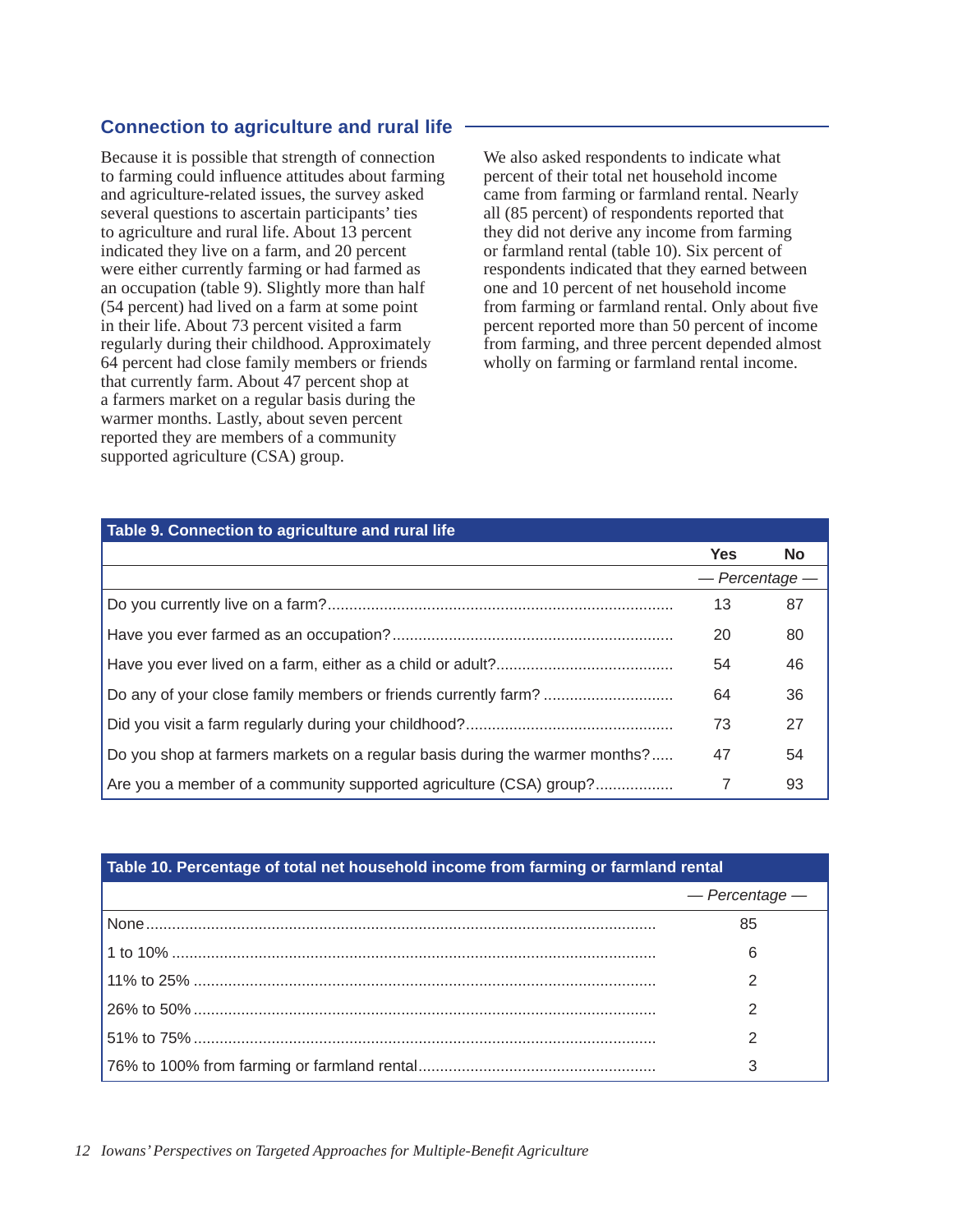#### **Demographics**

The survey collected some limited demographic data. About 58 percent of the respondents were male and 42 percent were female. The average age of those who participated in the survey was 55. About 24 percent of respondents had graduated from high school, and 36 percent had completed some college and/or technical training but had not attained a Bachelor's degree. About 22 percent of participants had earned a Bachelor's degree. Twelve percent had a graduate or professional degree. The balance had either some graduate school (4 percent) or had not graduated high school (3 percent).

A plurality of respondents—26 percent reported that they lived in a metropolitan area of 50,000 people or more. Approximately 22 percent indicated they resided in a city of between 10,000 and 50,000 people. About 14 percent of respondents specified they lived in a town with between 5,000 and 10,000 residents. Sixteen percent of respondents indicated that they lived in a town of less than 5,000 people. Twenty-one percent reported that they lived on a farm or acreage.

#### **Conclusion**

The results of this survey indicate that Iowans want the state's agricultural landscapes to provide more private and public benefits and cause fewer public harms. Iowans are concerned about the environment and agriculture's ecological impacts. They support actions that would lead to greater benefits and reduced negative impacts. Importantly, they are willing to pay to help meet those objectives.

The data points to several key conclusions.

**Iowans support the implementation of programs and policies that promote multiple benefi ts from agricultural landscapes in addition to crop and livestock production.**  Survey respondents placed high priority on improved soil and water quality, better wildlife habitat, and enhanced recreation opportunities. They privileged improvements in these outcomes over increases in crop and livestock production.

**Iowans are concerned about agriculture's ecological impacts, and want to help farmers to reduce those impacts.** While agriculture's impacts on soil and water quality rose to the top of the list of Iowans' environmental concerns, survey respondents also generally supported efforts to help farmers address those issues. At the same time, however, almost half of Iowans agreed that farmland should be managed with the general public's interests in mind, and similar proportion agreed that farmland use should be regulated to protect the public's interests.

**Iowans are willing to pay to make substantial progress toward those goals.**  Sixty-three percent of survey respondents—the same proportion that voted in 2010 to amend the Iowa constitution to establish the Natural Resources and Outdoor Recreation Trust Fund—indicated that they would support a shift to a holistic, targeted conservation approach that would minimize the negative impacts of agriculture while enhancing multiple benefits from agricultural landscapes. Importantly, they would be willing to pay an estimated \$42 million per year over ten years to support the implementation of such an effort.

Overall, the survey results offer strong evidence that most Iowans want to see improved performance of agricultural landscapes and are willing to dedicate substantial resources to enhance a range of benefits while helping to reduce negative impacts. The results serve to validate recent public investments such as Iowa's Nutrient Reduction Strategy and many other ongoing activities that are focused on such goals.<sup>6</sup> The data suggest that Iowans would like to see much more investment, such as full implementation of the Natural Resources and Outdoor Recreation Trust Fund, and further implementation in policies and programs that balance agricultural productivity with other important benefits that agricultural landscapes can provide.